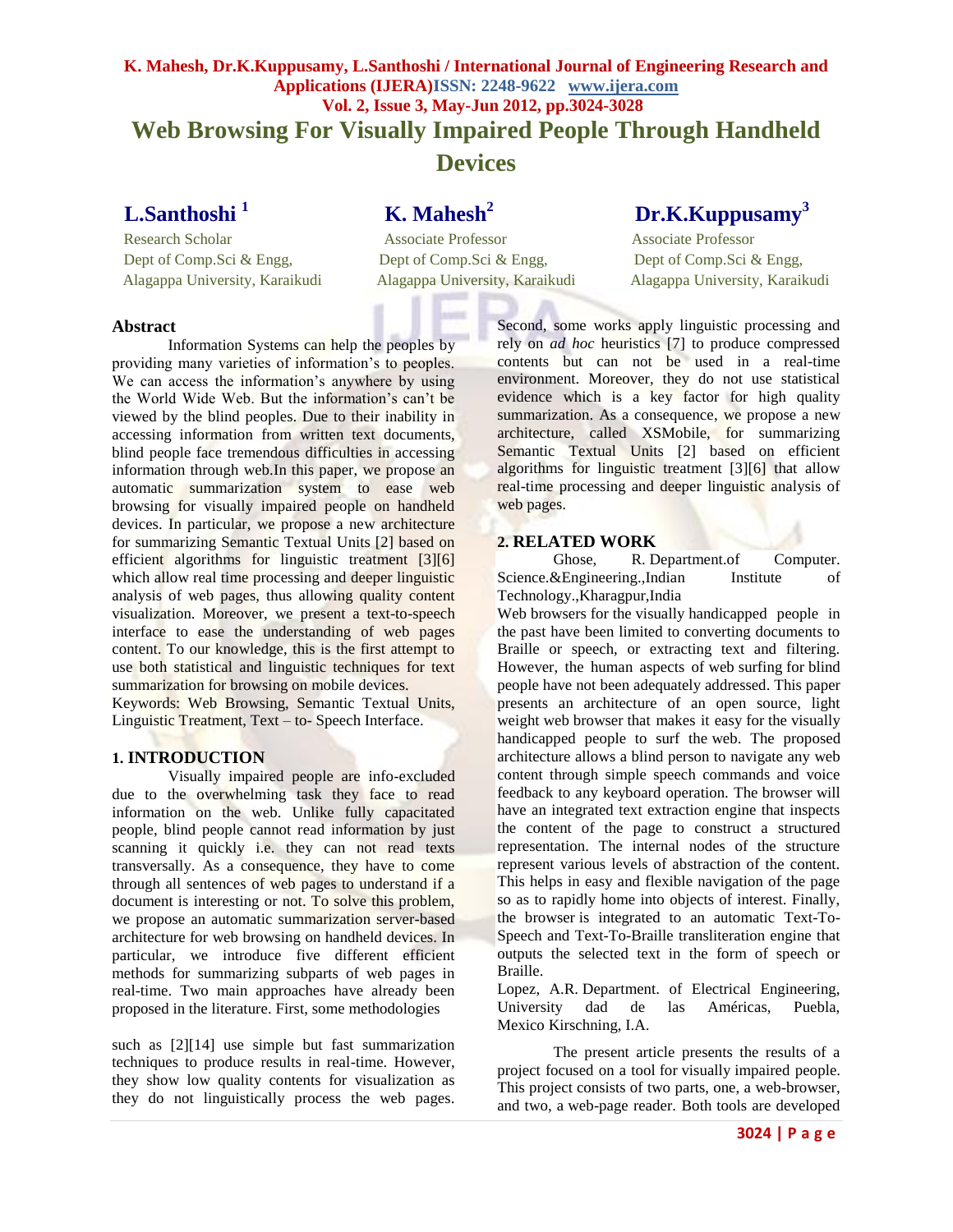to allow blind people to navigate the internet using Google and Microsoft SAPI together with Java based programs in Spanish.

Macias, M. Departament of de Informatica, University. de Extremadura, Spain Sanchez,F.

Currently, the vast majority of content published on the Internet is inaccessible to visually impaired users. However, designers have guidelines that guarantee the accessibility of pages as well as software tools to facilitate this task. It is necessary to consider the user's perspective too, allowing him/her to participate in the restructuring or presentation process of content. There are few software tools which are able to do this. KAI (Accessibility Kit for the Internet) considers both the user and the designer. It classifies the different components of a published Web page and presents them to the user according to his/her needs. At the same time, it improves their accessibility. KAI is based on a new language, BML (Blind Markup Language) that helps authors develop better structured pages. It provides two levels of independence: original Web code and user platform.

Verma, P. Computer. Science. & Engineering. Deptartment., Harcourt Butler Technology. Institute., Kanpur, India Singh, R. ; Singh, A.K. ; Yadav, V. ; Pandey, A.

There are several speech-based Internet browsers for visually challenged currently available in the market. These are proved to be helpful in information and knowledge gathering to the target group. But a dialogue based browser with all the functionalities like browsing, form-filling, mailing, image and graphics description etc. is still far distant from reality. An attempt has been made to resolve some of these issues in this paper. The prototype designed by us is an enhancement over the existing systems in terms of its enhanced functionalities, better performance; two way dialogues based mechanism, and controlled delivery of information from internet.

#### **3. PROPOSED WORK**

#### **3.1 Text Unit Identification**

One main problem to tackle is to define what to consider as a relevant text in a web page. Indeed, web pages often do not contain a coherent narrative structure [1]. For that purpose, [15] propose a C5.0 classifier to differentiate narrative paragraphs from non narrative ones. However, 34 features need to be calculated for each paragraph which turns this solution impractical for real-time applications. In the context of automatic construction of corpora from the web, [5] propose to use a language model based on Hidden

Markov Models using the SRILM toolkit [12]. This technique is certainly the most reliable one as it is based on the essence of the language but still needs to be tested in terms of processing time. Finally, [2] propose Semantic Textual Unit (STU) identification. In summary, STUs are page fragments marked with HTML markups which specifically identify pieces of text following the W3 consortium specifications. However, not all web pages respect the specifications and as a consequence text material may be lost. In this case, unmarked strings are considered STUs if they contain at least two sentences

#### . **3.2 Linguistic Processing**

On the one hand, single nouns and single verbs usually convey most of the information in written texts. On the other hand, compound nouns (e.g. *hot dog*) and phrasal verbs (e.g. *take off*) are also frequently used in everyday language, usually to precisely express ideas and concepts that cannot be compressed into a single word. As a consequence, identifying these lexical items is likely to contribute to the performance of the extractive summarization process.

Subsequently, each STU in the web page is first morpho-syntactically tagged with the efficient TnT tagger1 [3]. Then, multiword units are extracted from each STU based on an efficient implementation of the SENTA2 multiword unit extractor [6] which shows time complexity  $\Theta(N \log N)$  where N is the number of words to process. Then, multiword units which respect the following regular expression are selected for quality content visualization:[Noun Noun\* | Adjective Noun\* | Noun Preposition Noun | Verb Adverb]. This technique is usual in the field of Terminology [14]. A good example can be seen in Figure 1 where the multiword unit "Web Services" is detected, where existing solutions [2][7][14] would at most consider both words "Web" and "Services" separately. Finally, we remove all stop words present in the STU. This process allows faster processing of the summarizing techniques as the Zipf's Law shows that stop words represent 1% of all the words in texts but cover 50% of its surface.

#### **3.3 Summarization Techniques**

Once all STUs have been linguistically processed, the next step of the extractive summarization architecture is to extract the most important sentences of each STU. In order to make this selection, each sentence in a STU is assigned a significance weight. The sentences with higher significance become the summary candidate sentences. Then, the compression rate defines the number of sentences to be visualized.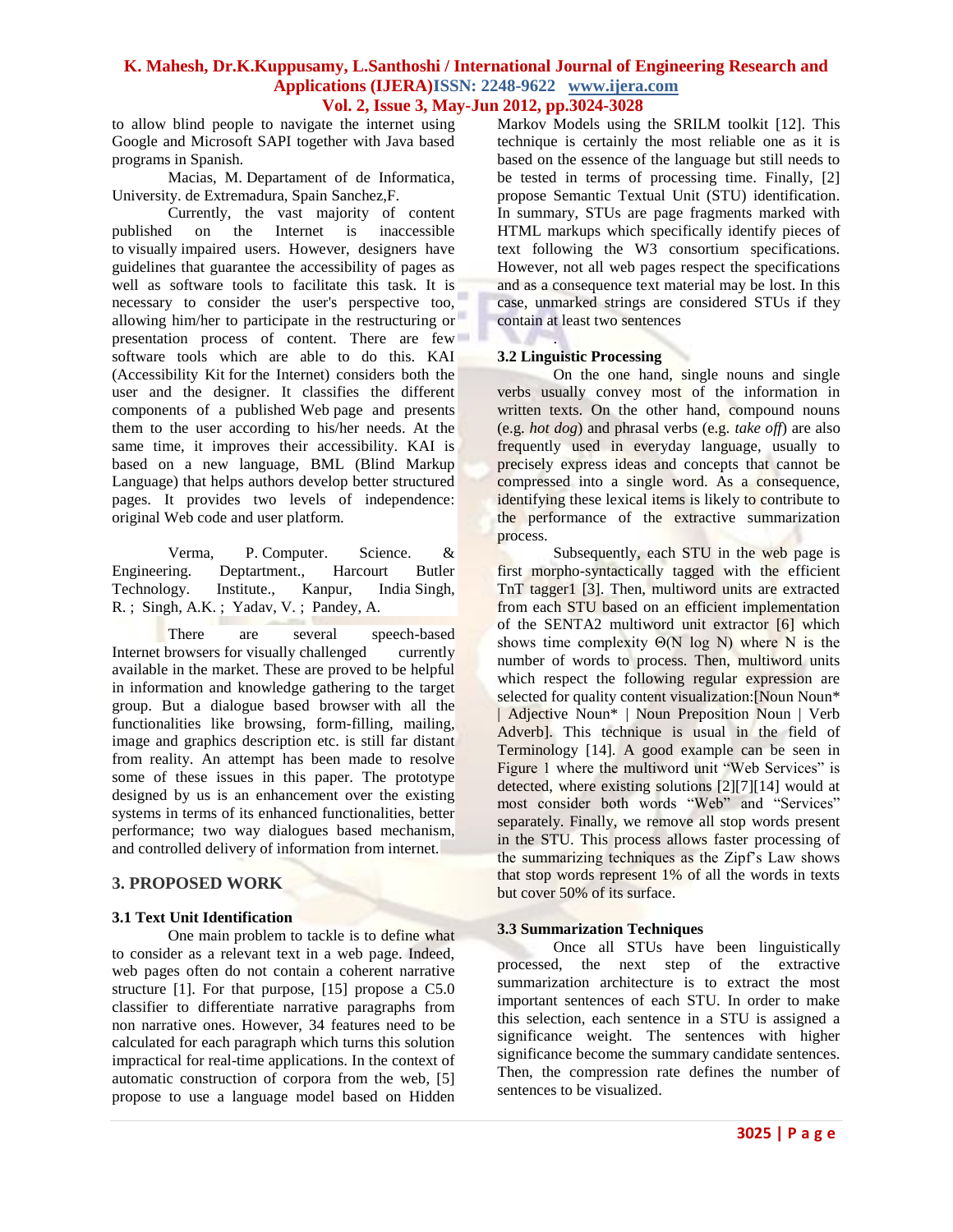**3.3.1 Simple** *tf.idf***:** This methodology is mainly used in Information Retrieval [13]. The sentence significance weight is the sum of the weights of its constituents divided by the length of the sentence. A well-known measure for assigning weights to words is the *tf.idf* score [11]. The *tf.idf* score is defined in Equation 1 where *w* is a word, *stu* a STU, *tf(w, stu)* the number of occurrences of *w* in *stu*, *|stu|* the number of words in the *stu* and *df(w)* the number of documents where *w* occurs.

tf idf(w,stu) = tf(w,stu)  $*$  log<sub>2</sub> N

 $|\sin|$  df(w)

In our case, a dic,tionary of *idf* values is processed for each website where XSMobile is installed based on the collection of texts present in it. The process is web-based. All texts in the collection of the website are first linguistically processed as explained in Section 3. Then, the *n* most frequent words of the collection are extracted to produce query samples sent to the web search engine Google™. For each query, the first 10 most relevant urls are gathered given rise to 10\*n urls. Then, a web spider processes each url as deeply as possible in the hypertext structure and extracts all texts related to the initial query. Finally, after automatically gathering hugequantities of texts to approximate as best as possible the ideal *idf* values of the words, a XML dictionary of <*word, idf*> entries is produced. So, the sentence significance weight, *weight1*(*S, stu*), is defined straightforwardlyin Equation 2 where |*S*| stands for the number of words in *S* and *wi* is a word in *S*.

 $\sum_{i=1}^{|s|}$  tf idf(w stu) (2)  $Weight1(S, stu) =$  $|S|$ 

**3.3.2 Enhanced** *tf.idf***:** In the field of Relevant Feedback, [13] propose a new score for sentence weighting that proves to perform better than the simple *tf.idf*. In particular, they propose a new weighting formula for word relevance, *W(.,.)*. It is defined in Equation 3 where argmaxw(*tf*(*w,stu*)) corresponds to the word with the highest frequency in the STU.

$$
W(w, stu) = [0.5 + [0.5x \text{ tf}(w, stu)]]^* \frac{\log_2 N}{\log_2 N}
$$
 (3)  
Argmax(tf(w, stu)) df(w)

Based on this weighting factor, [13] define a new sentence significance factor *weight2*(*S,stu*) which takes into account the normalization of the sentence length. The subjacent idea is to give more weight to sentences which are more content-bearingand central to the topic of the STU as shown in Equation 4 where argmax(*|S|*) is the length of the longest sentence in the **STU** 

$$
\begin{array}{c}\n\text{weight}_{2}(S, \text{stu}) = \sum_{i=0}^{S} W(w_{i}, \text{stu})x \mid s \\
\hline\n\text{(argmax(} | s | \text{ )}\n\end{array} \tag{4}
$$

**3.3.3 The rw.idf:** Recently, [10] have proposed the TextRank algorithm. The basic idea of the algorithm is the same as the PageRank algorithm proposed by [4] i.e. the higher the number of votes that are cast for a vertex, the higher the importance of a vertex. Moreover, the importance of the vertex casting the vote determines how important the vote itself is. The score of a vertex *Vi* is defined as in Equation 5 where *In(Vi)* is the set of vertices that point to it, *Out(Vj)* is the set of vertices that the vertex *Vj* points to and *d* is a dumping factor3.

$$
S(V1) = (1-d)+d x \sum \frac{1}{|Out(V1)|} S(V1)
$$
 (5)

In our case, each STU is represented as an un-weighted oriented graph being each word connected to its successor following sequential order in the text as in Figure 2.



After the graph is constructed, the score associated with each vertex is set to an initial value of 1, and the ranking algorithm is run on the graph for several iterations until it converges. So, each word is then weighted as in Equation 6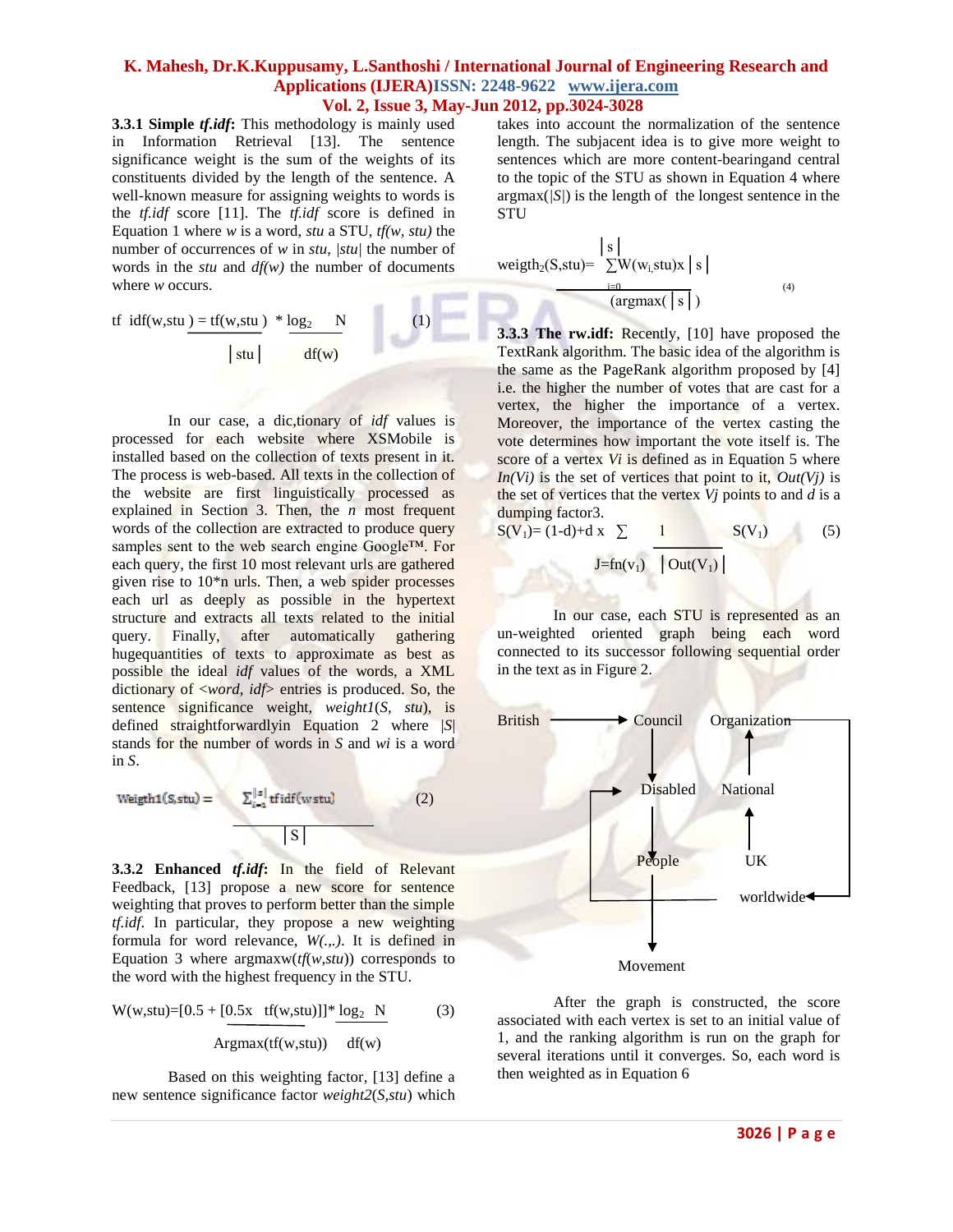rw.idf(w,stu)= $S(w)Xlog_2$  N (6)

│s│

df(w)

and the sentence significance weight, *weight3*(*S, stu*), is defined straightforwardly in Equation 7 where |*S*| stands for the number of words in *S* and *wi* is a word in *S*.

weight<sub>3</sub>(S,stu)=  $\sum_{i=1}$  rw.idf(w<sub>i.stu</sub>)

 $|S|$ 

**3.3.4 Cluster Methodologies:** Luhn suggested in [9] that sentences in which the greatest number of frequently occurring distinct words are found in greatest physical proximity to each other, are likely to be important in describing the content of the document in which they occur4. The procedure proposed by [2], when applied to sentence *S*, works as follows. First, they mark all the significant words in *S*. A word is significant if its *tf.idf* is higher than a certain threshold *T*. Second, they find all clusters in *S* such that a cluster is a sequence of consecutive words in the sentence for which the following is true: (i) the sequence starts and ends with a significant word and (ii) fewer than *D*  insignificant words must separate any two neighboring significant words within the sequence. Then, a weight is assigned to each cluster. This weight is the sum of the weights of all significant words within a cluster divided by the total number of words within the cluster. Finally, as a sentence may have multiple clusters, the maximum weighted cluster is taken as the sentence weight.

#### **3.4. Text-to-Speech Interface**

The Text-to-Speech module is a crucial issue for accessibility of Visually Impaired People to web page contents. For this purpose, we have integrated the Microsoft Speech Server into our architecture using the SALT markup language following the architecture proposed in Figure 3.



However, in future work, we will integrate a Speech-to-Speech module on the proper device in order to avoid the overload of the Microsoft Speech Server which has shown limitations for high amounts of requests.

#### **4. IMPLEMENTATION RESULT**

In this proposed paper, the web browser for visually impaired people is being implemented by using speech reorganization .when the blind people wants to search the web page content by moving the cursor in various location of the web browser. so that the blind people can hear through the speech. They can easily collect the information through this web browser as shown in figure.



| <sup>2</sup> Whowser                                  |         |
|-------------------------------------------------------|---------|
| File Edit Favorites View Tools Help<br>New Tab Ctrl+T | 65其古当() |
| Duplicate Tab Ctrl+D<br>New Window Ctrl+N             |         |
| Ctrl+W<br>Close Tab<br>Open Ctrl=O<br>Save As         | Of New  |
| Page Setup<br>Print<br><b>Print Preview</b>           |         |
| Send<br>٠<br>Properties                               |         |
|                                                       |         |

 $Figure - 2$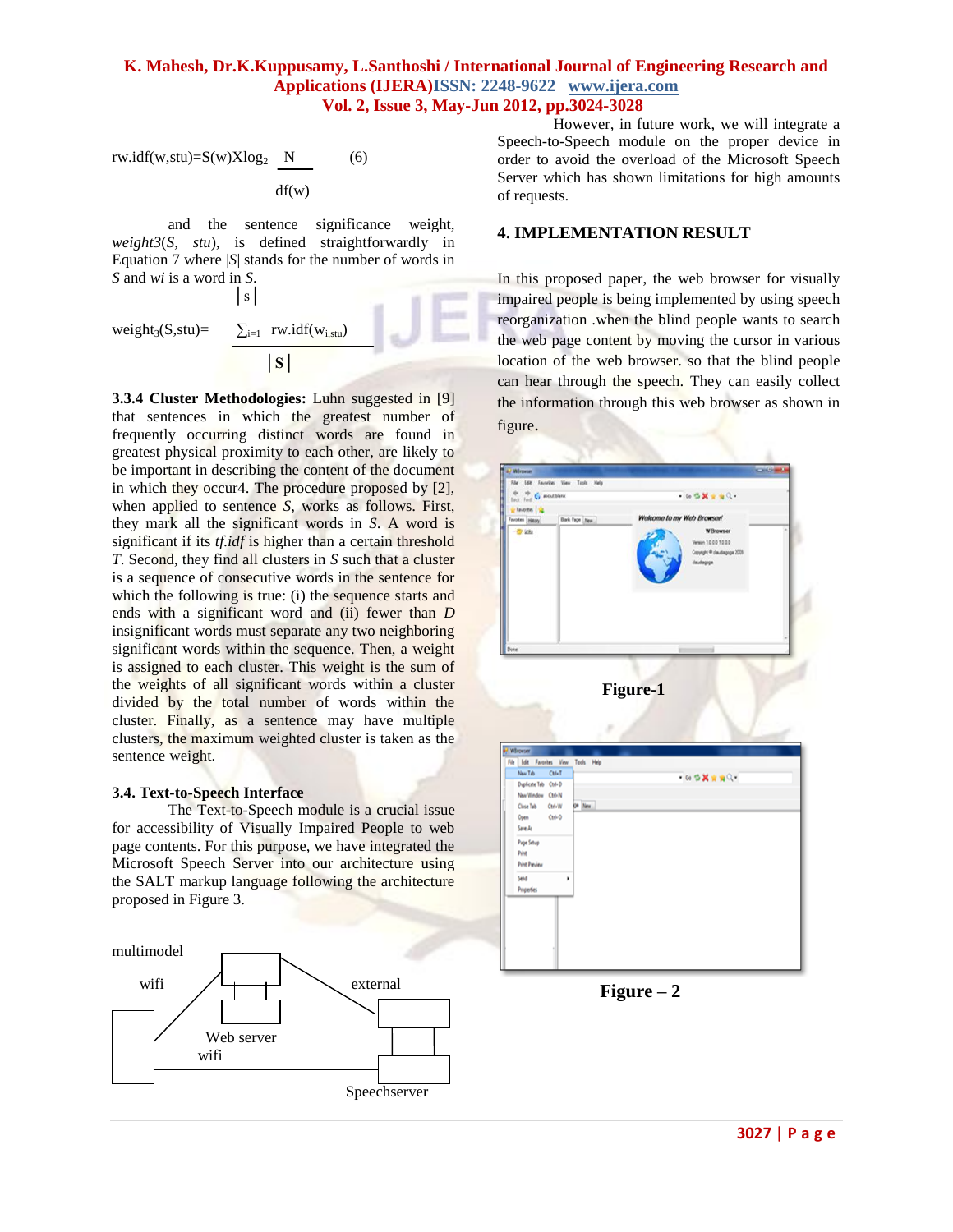



| - Whomas                                |                 |  |
|-----------------------------------------|-----------------|--|
| File Edit Favorites View Tools Help     |                 |  |
| $\frac{4\pi}{\log k}$ Fig. C about Mark | · G G X ★ ★ Q · |  |
| <b>x</b> Favorites <b>x</b>             |                 |  |
| Favories Helpy<br>Bank Page New         |                 |  |
| View by Date<br>$\cdot$                 |                 |  |
| 2 Tinoka Ago<br><b>T.</b> Last Week     |                 |  |
| The Week                                |                 |  |
| Yesterday<br>Taday                      |                 |  |
|                                         |                 |  |
|                                         |                 |  |
|                                         |                 |  |
|                                         |                 |  |
|                                         |                 |  |
|                                         |                 |  |



## **5. CONCLUSION**

In this paper, we proposed an automatic summarization system to help web browsing for visually impaired people on handheld devices. Unlike previous works [2][7][14], it is based on efficient algorithms [3][6] for linguistic treatment that allow real-time processing and deeper linguistic analysis for quality content visualization. The first results are every encouraging in terms of (1) quality of the content of the summaries, especially with the rw.idf, (2) processing time although the architecture is not still distributed over different processing units and (3) user interaction satisfaction. However, improvements must be taken into account. In particular, current work involves the integration of a Speech-to-Speech control interface which may provide a solution capable to compete with Braille PDAs that are expensive and difficult to use.

#### **References**

- [1]. Berger, A., and Mittal,V.: Ocelot: a System for Summarizing Web Pages. In Proc. of SIGIR. (2000).
- [2]. Buyukkokten, O., Garcia-Molina, H. and Paepcke, A: Seeing the Whole in Parts: Text Summarization for Web Browsing on Handheld Devices. In Proc. of the 10th International World Wide Web Conference. (2000).
- [3]. Brants, T.: TnT a Statistical Part-of-Speech Tagger. In Proc. of the 6th Applied NLP Conference. (2000).
- [4]. Brin, S., and Page, L.: The anatomy of a largescale hypertextual Web search engine. *Computer Networks and ISDN Systems*. 30(1– 7). (1998).
- [5]. Dolan, W. B., Quirk, C., and Brockett, C.: Unsupervised Construction of Large Paraphrase Corpora: Exploiting Massively Parallel News Sources. In Proc. of COLING. (2004).
- [6]. Gil, A., and Dias, G.: Using Masks, Suffix Array-based Data Structures and Multidimensional Arrays to Compute Positional Ngram Statistics from Corpora. In Proc. Of the Workshop on Multiword Expressions of the 41st ACL. (2003).
- [7]. Gomes, P. Tostão, S., Gonçalves, D. and Jorge, J: Web-Clipping: Compression Heuristics for Displaying Text on a PDA. In Proc. of Workshop on HCI with Mobile Devices. (2001).
- [8]. Justeson, J. and Katz, S.: Technical Terminology: some Linguistic Properties and an Algorithm for Identification in text. *Natural Language Engineering*. (1). (1995).
- [9]. Luhn, H.P.: The automatic creation of literature abstracts. *IBM Journal of Research and Development*. (1958).
- [10]. Mihalcea R., and Tarau, P.: TextRank: Bringing Order into Texts. In Proc. of the Conference on Empirical Methods in Natural Language Processing. (2004).
- [11]. Salton, G., Yang, C.S., and Yu, C.T.: A Theory of Term Importance in Automatic Text Analysis. *Amer. Soc. of Inf. Science*. (26)1. (1975).
- [12]. Stolcke, A.: SRILM -- An Extensible Language Modeling Toolkit. In Proc. of International Conference on Spoken Language Processing. (2002).
- [13]. Vechtomova, O., and Karamuftuoglu, M.: Comparison of Two Interactive Search Refinement Techniques. In Proc. of HLT-NAACL. (2004).
- [14] Yang, C., and Wang, F.L.: Fractal Summarization for Mobile Devices to Access